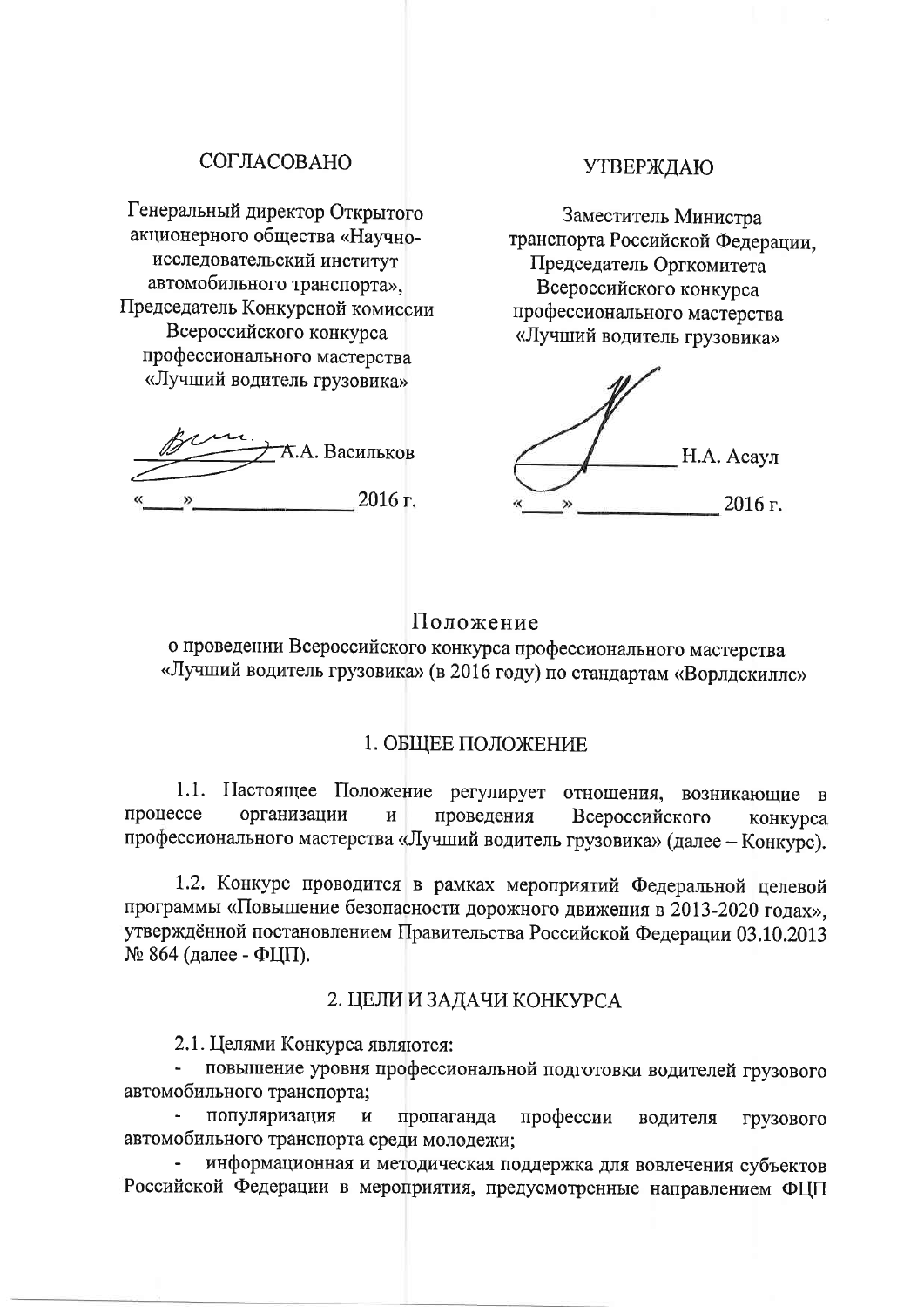«Повышение правового сознания и предупреждение опасного поведения участников дорожного движения».

2.2. Основными задачами Конкурса являются:

- совершенствование профессиональных знаний и мастерства водителей коммерческого грузового транспорта:

- выявление лучших водителей и распространение их опыта;

- формирование осознанной необходимости соблюдения Правил дорожного движения у всех категорий участников дорожного движения, в первую очередь. у водителей:

- повышение роли и популяризация профессии водителя грузового транспорта;

- улучшение грузовых качества перевозок, повышение основных эксплуатационных показателей работы коммерческого грузового транспорта;

- обеспечение безопасности и регулярности движения:

привлечение широкого общественного внимания к автомобильному  $\equiv$ грузовому транспорту России как к средству, обеспечивающему высокие темпы экономического роста, полную реализацию потенциала провозных возможностей грузового автомобильного транспорта;

- наработка опыта подготовки и проведения конкурсов профессионального мастерства водителей для организации в России международных конкурсов по стандартам «Ворлдскилле»;

- создание команды для участия в аналогичных конкурсах, проводимых мировым союзом рабочих специальностей «Ворлдскиллс».

## 3. ОРГАНИЗАЦИЯ И ПОРЯДОК ПРОВЕДЕНИЯ КОНКУРСА

 $3.1.$ Организаторами Конкурса являются Министерство транспорта Федерации **OAO** «Научно-исследовательский институт Российской  $\overline{M}$ автомобильного транспорта».

3.2. Для подготовки и проведения Конкурса создается Организационный комитет (далее - Оргкомитет).

В состав Оргкомитета включаются представители:

- Министерства транспорта Российской Федерации;
- акционерного «Научно-исследовательский - открытого обшества институт автомобильного транспорта»;
- администрации города, принимающего Конкурс;
- федерального бюджетного учреждения «Агентство автомобильного транспорта»;
- Ассоциации международных автомобильных перевозчиков;
- Российского автотранспортного союза;
- Национальной ассоциации предприятий автомобильного и городского пассажирского транспорта;
- Общероссийского профсоюза работников автомобильного транспорта и дорожного хозяйства;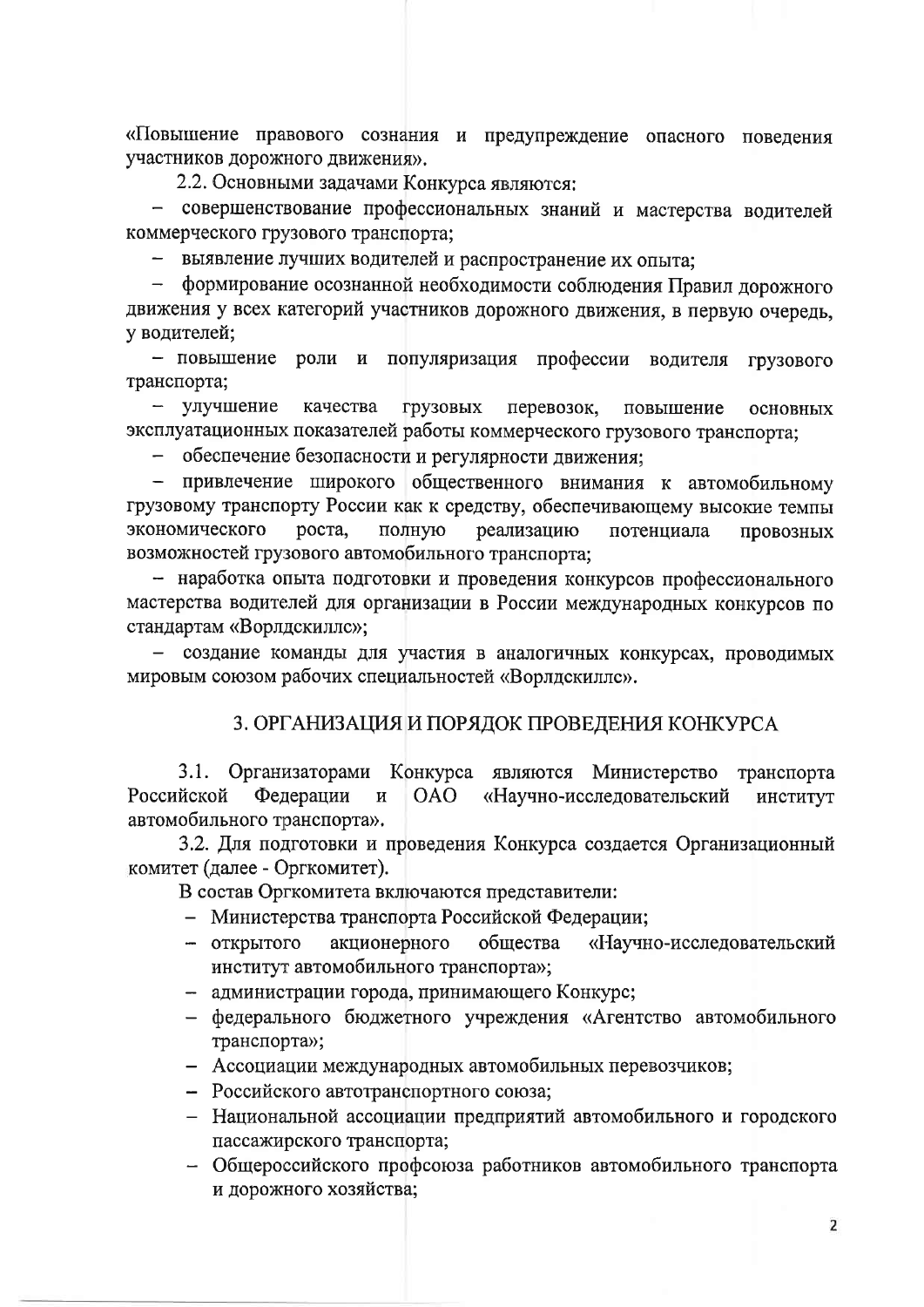- Союза «Агентство развития профессиональных сообществ и рабочих кадров «Ворлдскиллс Россия».

Состав Оргкомитета утверждается Председателем Оргкомитета.

3.3. Оргкомитетом определяются конкретные сроки проведения Конкурса и доводятся в письменном виде (за подписью Председателя Оргкомитета или его заместителя) до органов государственной власти, заинтересованных ассоциаций, предприятий и организаций не позднее месячного срока до дня открытия Конкурса.

3.4. К участию в Конкурсе допускаются водители автомобильного грузового транспорта без ограничения по возрасту и полу, отобранные одним из следующих способов:

- от каждого субъекта Российской Федерации (далее - регионы России), не проводившего отборочный этап Конкурса, устанавливается квота по участникам - 1 водитель в каждой зачётной группе,

- для регионов России, которые провели отборочные этапы Конкурса, квота увеличивается до 6 водителей (но не более двух водителей в одном зачёте и не более двух водителей от одного транспортного предприятия),

Допущенные водители должны одновременно соответствовать всем следующим критериям:

- водитель обязан проработать на данном предприятии не менее полугода до дня начала Конкурса,

- не занимавшие более двух раз призовые места в ранее проводимых подобных Всероссийских конкурсах.

По решению Оргкомитета субъекту, в котором находится город, проводящий Конкурс, а также городам Москве и Санкт-Петербургу может быть предоставлено право направить дополнительно по одному участнику.

В Конкурсе могут участвовать лучшие водители грузового автомобильного транспорта стран СНГ (на правах гостей).

3.5. Заявка на участие в Конкурсе с подробными сведениями о водителе участнике подается в адрес конкурсной комиссии не позднее 01.09.2016 посредством заполнения специальной формы на сайтах www.bestdriver-rf.ru или <u>www.лучшийводитель.рф.</u>

3.6. Каждый участник Конкурса на месте проведения должен иметь при себе приглашение Оргкомитета, водительское удостоверение с категорией транспортного средства, дающей право управления автомобилем данной категории, должностную инструкцию, паспорт, справку, заверенную подписью начальника отдела кадров и печатью, удостоверяющую, что сотрудник проработал на предприятии не менее полугода.

При несоответствии представленных  $3.7.$ документов требованиям настоящего Положения участник не допускается до участия в Конкурсе, исключается из стартовой ведомости. В случае обнаружения несоответствия представленных документов после проведения Конкурса участник дисквалифицируется, результаты участника аннулируются.

Документация, 3.8. регламентирующая проведение Конкурса: 3.8.1. Письмо-приглашение принять участие в Конкурсе от 18.07.2016 № HA-28/9118 заместителя Министра транспорта Российской за подписью Федерации Н.А. Асаула;

3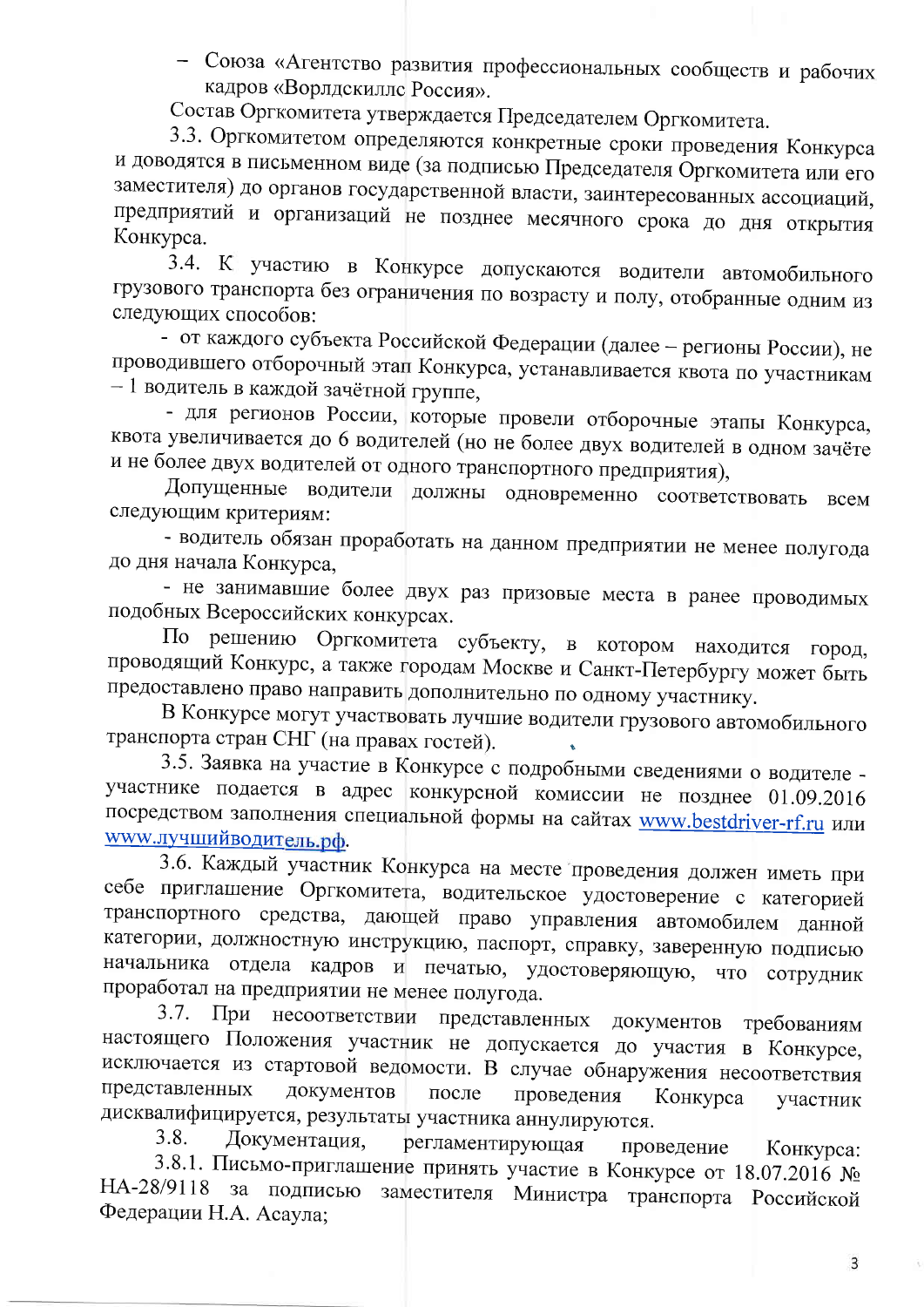3.8.2. Настоящее Положение;

3.8.3. Регламент проведения Конкурса

3.8.4. Техническое описание (по стандартам «Ворлдскиллс»);

3.8.5. Конкурсное задание (по стандартам «Ворлдскиллс»);

3.8.6. Система критериев оценки (по стандартам «Ворлдскиллс»). Распространяется только среди судейской коллегии;

3.8.7. Другие документы, которые Организаторы могут подготовить, но обязан вывесить их на официальных сайтах Конкурса **www.лучшийводитель.рф** и www.bestdriver-rf.ru, а также дополнительно направить зарегистрированным участникам.

# 4. ПРОГРАММА КОНКУРСА И ОПРЕДЕЛЕНИЕ ПОБЕДИТЕЛЕЙ

4.1. Программа Конкурса предусматривает проведение соревнований по теоретическим знаниям и практическим навыкам в строгом соответствии с Регламентом проведения Всероссийского конкурса профессионального мастерства «Лучший водитель грузовика». Техническим описанием  $($  $\Pi$ <sup>O</sup> стандартам «Ворлдскиллс») Конкурсным  $\overline{\mathbf{M}}$ заданием  $(nq)$ стандартам «Ворлдскиллс»).

4.2. Конкурс проводится по системе личного первенства:

- для водителей категории С на грузовых автомобилях грузоподъемностью от 3,5 до 5 тонн;

- для водителей категории С на грузовых автомобилях грузоподъемностью от 5 до 10 тонн:

- для водителей категории СЕ на автопоезде в составе тягача с полуприцепом.

Первое место занимает участник, имеющий наибольшую сумму баллов, набранных по каждому виду соревнований конкурса. Этот результат образуется суммированием баллов, начисленных за сдачу Правил дорожного движения (модуль А) и баллов, начисленных за прохождение трассы скоростного маневрирования (модуль В). Водитель, имеющий наибольшую сумму, объявляется победителем. Следующий за ним (по этому признаку) водитель объявляется вторым и т.д.

При равенстве результатов двух или более водителей, преимущество получает водитель, набравший большую сумму баллов за выполнение упражнений на трассе скоростного маневрирования (модуль В). При равенстве этого показателя преимущество отдаётся показавшему лучшее время при выполнении модуля В (время фиксируется с точностью до секунды).

4.3 Участники зачетов грузовых автомобилей грузоподъемностью от 3.5 до 10 ТОНН выступают  $\, {\bf B}$ Конкурсе автомобилях, на предоставленных Организаторами, участники зачета автопоездов - на автопоездах своего предприятия ИЛИ автопоездах, на предоставленных Организаторами. Конкурсные автомобили должны соответствовать следующим требованиям:

- грузовой автомобиль российского иностранного производства ИЛИ грузоподъемностью от 3,5 до 5 тонн, длина не менее 8,3 м,

ширина не менее 2,5 м;

 $\overline{4}$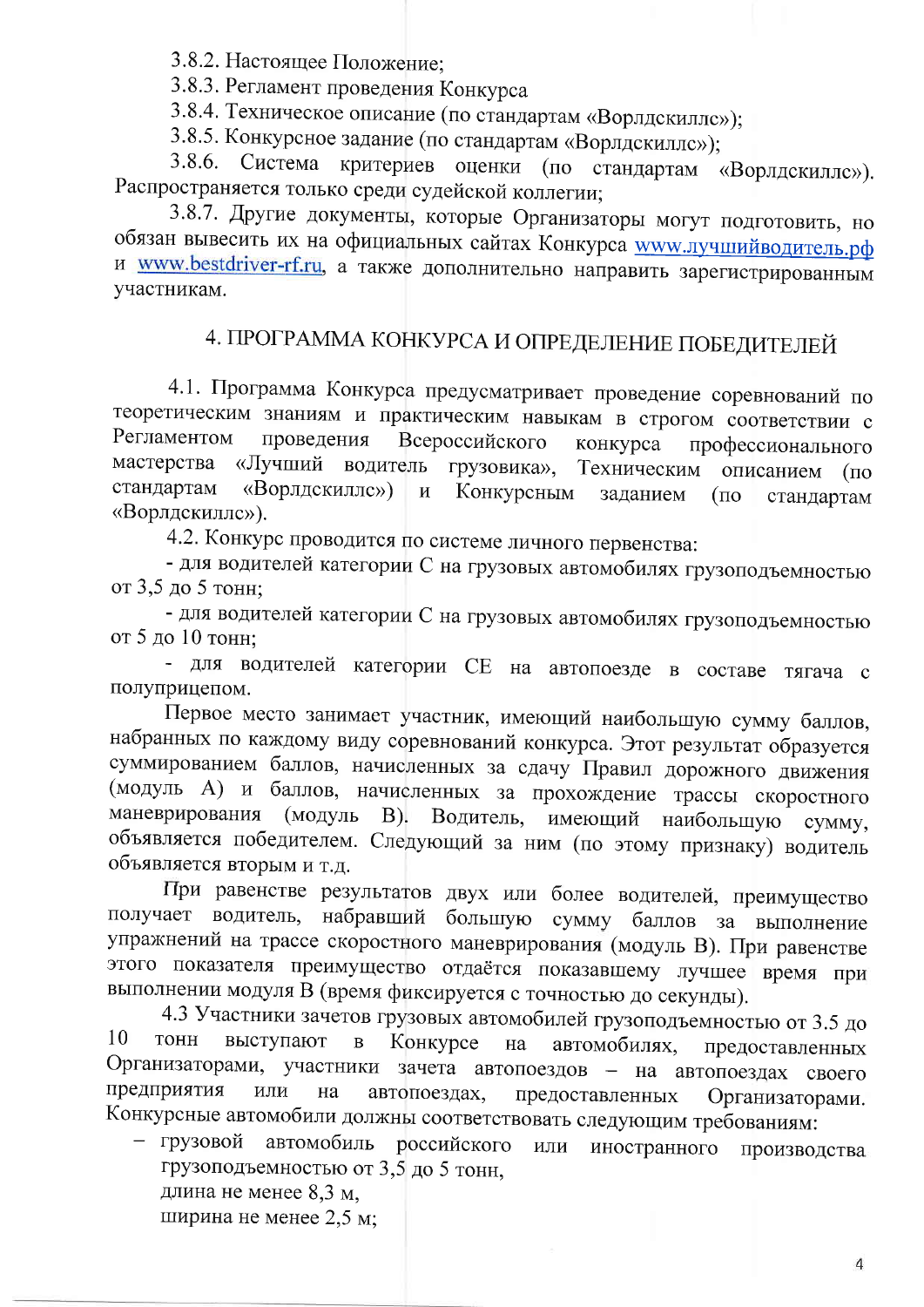грузовой автомобиль российского или иностранного производства грузоподъемностью от 5 до 10 тонн, длина не менее 8.5 м. ширина не менее 2,5 м;

- автопоезд российского и иностранного производства, длина не менее 16,5 м. ширина не менее 2,5 м;

- объем и мощность двигателя, а также количество осей не ограничены;

- автомобили должны быть порожними, укомплектованными в соответствии с требованиями Правил дорожного движения, технически исправными, в стандартной комплектации заводов-изготовителей.

Осмотр автомобилей проводится судейской коллегией непосредственно перед проведением Конкурса. Соответствие каждого автомобиля требованиям Положения фиксируется в стартовой ведомости. В случае несоответствия автомобиля требованиям настоящего Положения он не допускается до участия в Конкурсе.

4.4. Оценку результатов и определение победителей Конкурса производит Конкурсная комиссия. Председателем Конкурсной комиссии является Генеральный директор Открытого акционерного общества «Научноисследовательский институт автомобильного транспорта». В состав Конкурсной комиссии могут входить главный эксперт (главный судья, также a представители:

Министерства транспорта Российской Федерации;  $\rightarrow$ 

открытого акционерного общества «Научно-исследовательский институт автомобильного транспорта»;

федерального бюджетного учреждения «Агентство автомобильного транспорта»;

Союза «Агентство развития профессиональных сообществ и рабочих кадров «Ворлдскиллс Россия».

Состав Конкурсной Комиссии утверждает Председатель Конкурсной комиссии.

4.5. Главный эксперт (главный судья) определяет персональный состав экспертной бригады (судейской коллегии) по каждой категории Конкурса.

4.6. Экспертная бригада (судейская коллегия) должна пройти инструктаж по особенностям проведения соревнований по каждому виду.

4.7. В случае нарушения членом экспертной бригады (судейской коллегии) условий проведения соревнований Конкурса, проявления явной необъективности в оценке результатов участника соревнования или проявления недисциплинированности он может быть отстранен от дальнейшего участия в работе экспертной бригады главным экспертом (главным судьёй) Конкурса.

4.8. Участник, занявший первое место в Конкурсе, награждается дипломом «Победитель Всероссийского конкурса профессионального мастерства «Лучший водитель грузовика» и денежным призом.

5